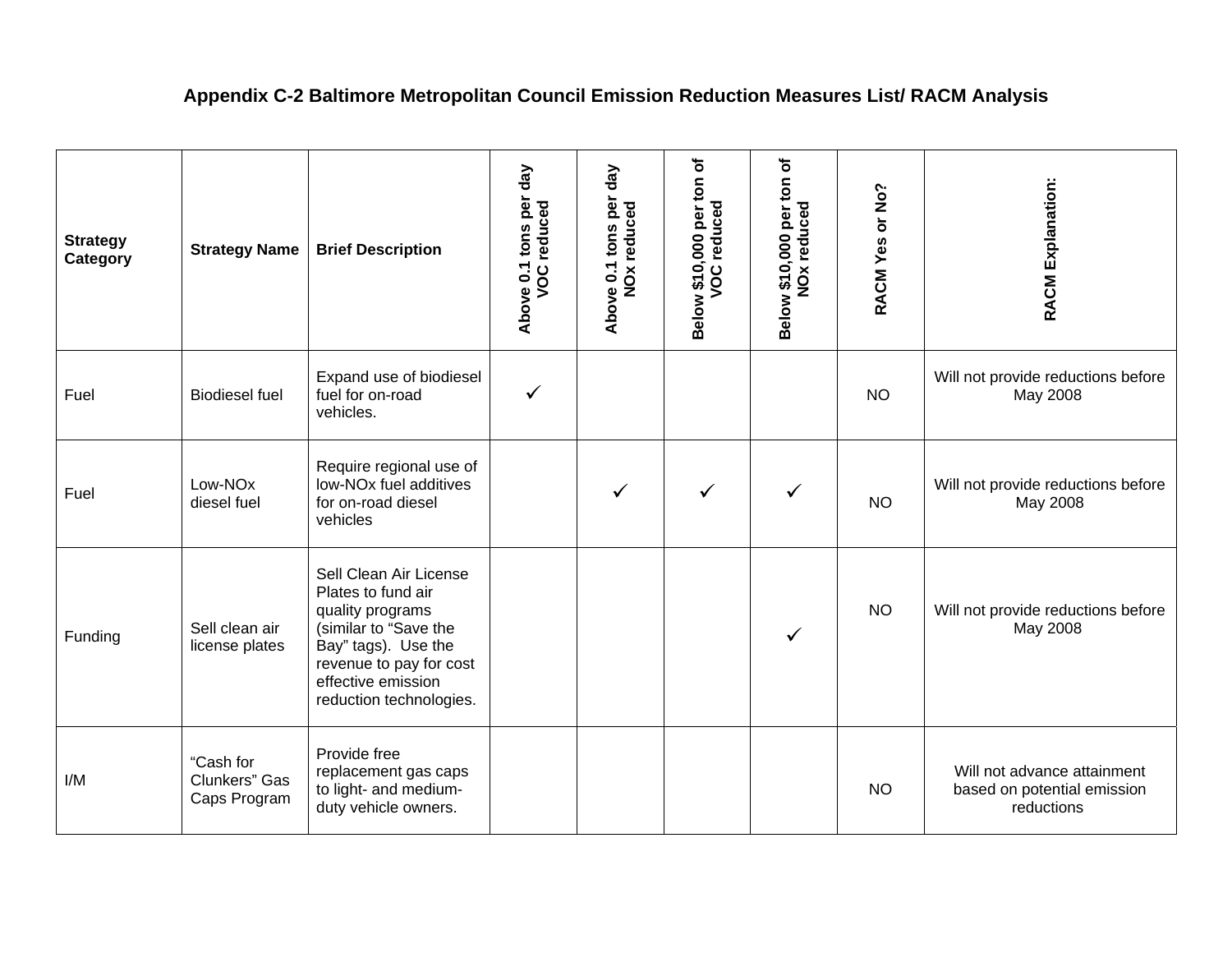| <b>Strategy</b><br>Category | <b>Strategy Name</b>                                           | <b>Brief Description</b>                                                                                                    | $\sqrt{e}$<br>tons per<br><b>VOC</b> reduced<br>Above 0.1 | $\sqrt{e}$<br>tons per<br>NO <sub>x</sub> reduced<br>Above 0.1 | Below \$10,000 per ton of<br><b>VOC</b> reduced | Below \$10,000 per ton of<br><b>NO<sub>x</sub></b> reduced | RACM Yes or No? | <b>RACM Explanation:</b>                                                 |
|-----------------------------|----------------------------------------------------------------|-----------------------------------------------------------------------------------------------------------------------------|-----------------------------------------------------------|----------------------------------------------------------------|-------------------------------------------------|------------------------------------------------------------|-----------------|--------------------------------------------------------------------------|
| I/M                         | Enhanced<br>enforcement of<br>smoking<br>vehicles              | Increase smoking<br>vehicle enforcement for<br>trucks.                                                                      |                                                           |                                                                |                                                 |                                                            | <b>NO</b>       | Will not advance attainment<br>based on potential emission<br>reductions |
| I/M                         | Remote<br>Sensing<br>Program                                   | Adopt a remote sensing<br>program.                                                                                          |                                                           |                                                                |                                                 |                                                            | <b>NO</b>       | Will not provide reductions before<br>May 2008                           |
| Idling                      | <b>Auxiliary Power</b><br>Units (APU)                          | <b>Increase Market</b><br>Penetration of APUs to<br>Reduce Truck Idling.                                                    |                                                           |                                                                |                                                 | ✓                                                          | <b>NO</b>       | Will not provide reductions before<br>May 2008                           |
| Idling                      | Electrified<br>parking for tour<br>buses                       | Provide electrified<br>parking spaces for tour<br>buses.                                                                    |                                                           |                                                                | $\checkmark$                                    | $\checkmark$                                               | <b>NO</b>       | Will not provide reductions before<br>May 2008                           |
| Mode<br>Shift/VMT           | Clean<br>Commute<br>Marketing<br>through<br>Opinion<br>Leaders | Recruit public opinion<br>leaders to educate and<br>encourage the public to<br>reduce single occupant<br>vehicle commuting. |                                                           |                                                                |                                                 |                                                            | <b>NO</b>       | Will not provide reductions before<br>May 2008                           |
| Mode<br>Shift/VMT           | Vehicle share<br>programs                                      | Develop vehicle share<br>programs.                                                                                          |                                                           |                                                                | $\checkmark$                                    | $\checkmark$                                               | <b>NO</b>       | Will not provide reductions before<br>May 2008                           |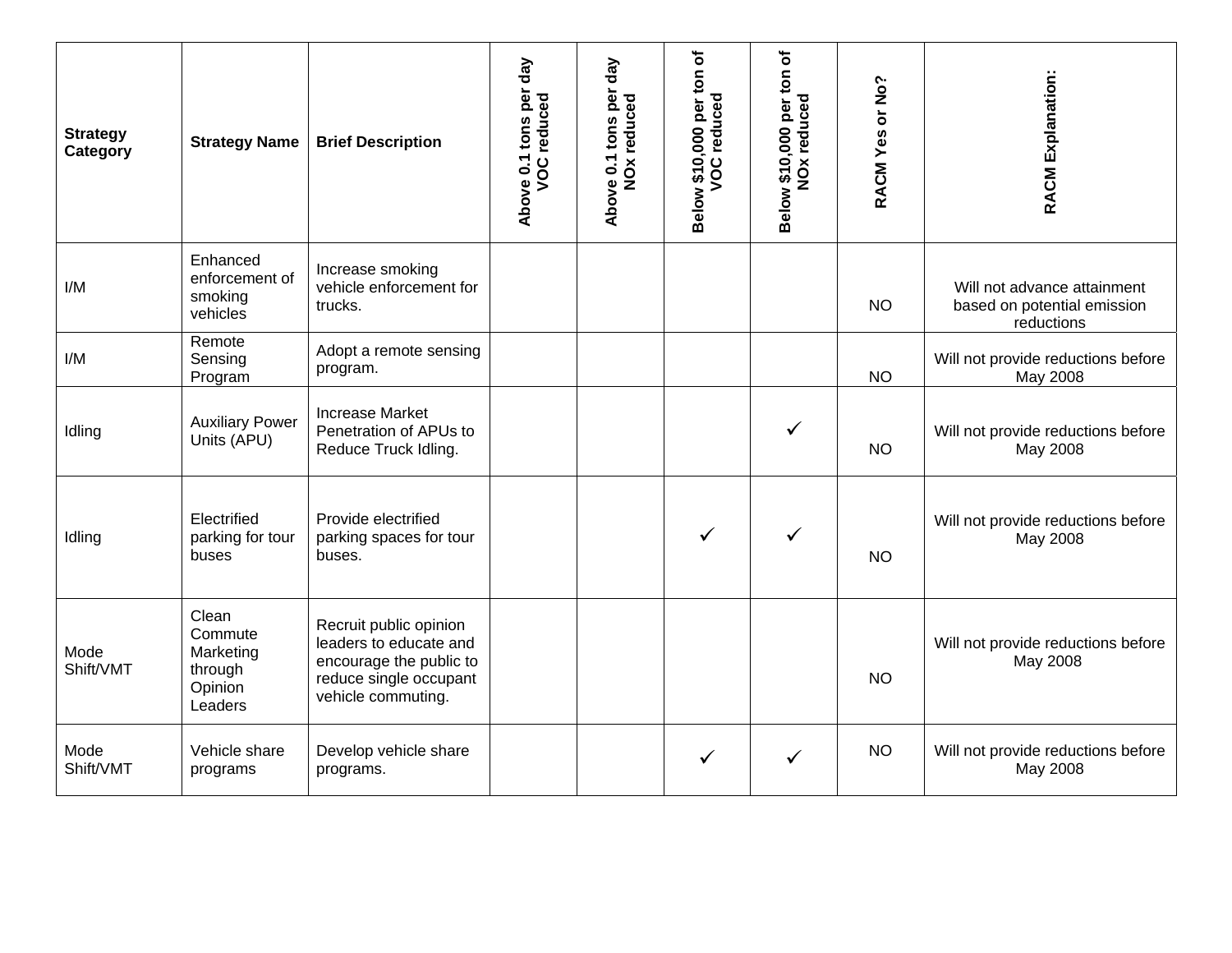| <b>Strategy</b><br>Category | <b>Strategy Name</b>                                                 | <b>Brief Description</b>                                                                                                                                             | $\sqrt{e}$<br>tons per<br><b>VOC</b> reduced<br>Above 0.1 | $\sqrt{a}$<br>0.1 tons per<br>NO <sub>x</sub> reduced<br>Above | per ton of<br>Below \$10,000 per t | Below \$10,000 per ton of<br><b>NOx reduced</b> | RACM Yes or No? | RACM Explanation:                                                        |
|-----------------------------|----------------------------------------------------------------------|----------------------------------------------------------------------------------------------------------------------------------------------------------------------|-----------------------------------------------------------|----------------------------------------------------------------|------------------------------------|-------------------------------------------------|-----------------|--------------------------------------------------------------------------|
| Mode<br>Shift/VMT           | Telecourses at<br>local colleges<br>and universities                 | Encourage local<br>colleges and<br>universities to offer<br>telecourses to reduce<br>vehicle trips.                                                                  |                                                           | ✓                                                              |                                    |                                                 | <b>NO</b>       | Will not advance attainment<br>based on potential emission<br>reductions |
| Mode<br>Shift/VMT           | Mass<br>marketing<br>campaign                                        | Marketing effort<br>involving business-to-<br>business advertising<br>campaign in print media<br>and on world wide web.                                              |                                                           |                                                                |                                    |                                                 | <b>NO</b>       | Will not advance attainment<br>based on potential emission<br>reductions |
| New Vehicle                 | <b>Private fleets</b><br>buy gasoline<br>hybrid electric<br>vehicles | Require fleets operating<br>in the Baltimore<br>nonattainment area to<br>be comprised of a<br>percentage of<br><b>Advanced Technology--</b><br>Partial ZEVs (PZEVs). |                                                           |                                                                | $\checkmark$                       | ✓                                               | <b>NO</b>       | Will not provide reductions before<br>May 2008                           |
| New Vehicle                 | Hybrid vehicle<br>tax incentives                                     | Establish incentives to<br>purchase hybrid electric<br>vehicles.                                                                                                     |                                                           |                                                                | $\checkmark$                       | $\checkmark$                                    | <b>NO</b>       | Will not provide reductions before<br>May 2008                           |
| New Vehicle                 | Rebate for<br><b>Hybrid Vehicle</b><br>Purchase                      | Issue rebates for<br>purchase and<br>registration of hybrid<br>vehicles.                                                                                             |                                                           |                                                                | $\checkmark$                       | $\checkmark$                                    | <b>NO</b>       | Will not provide reductions before<br>May 2008                           |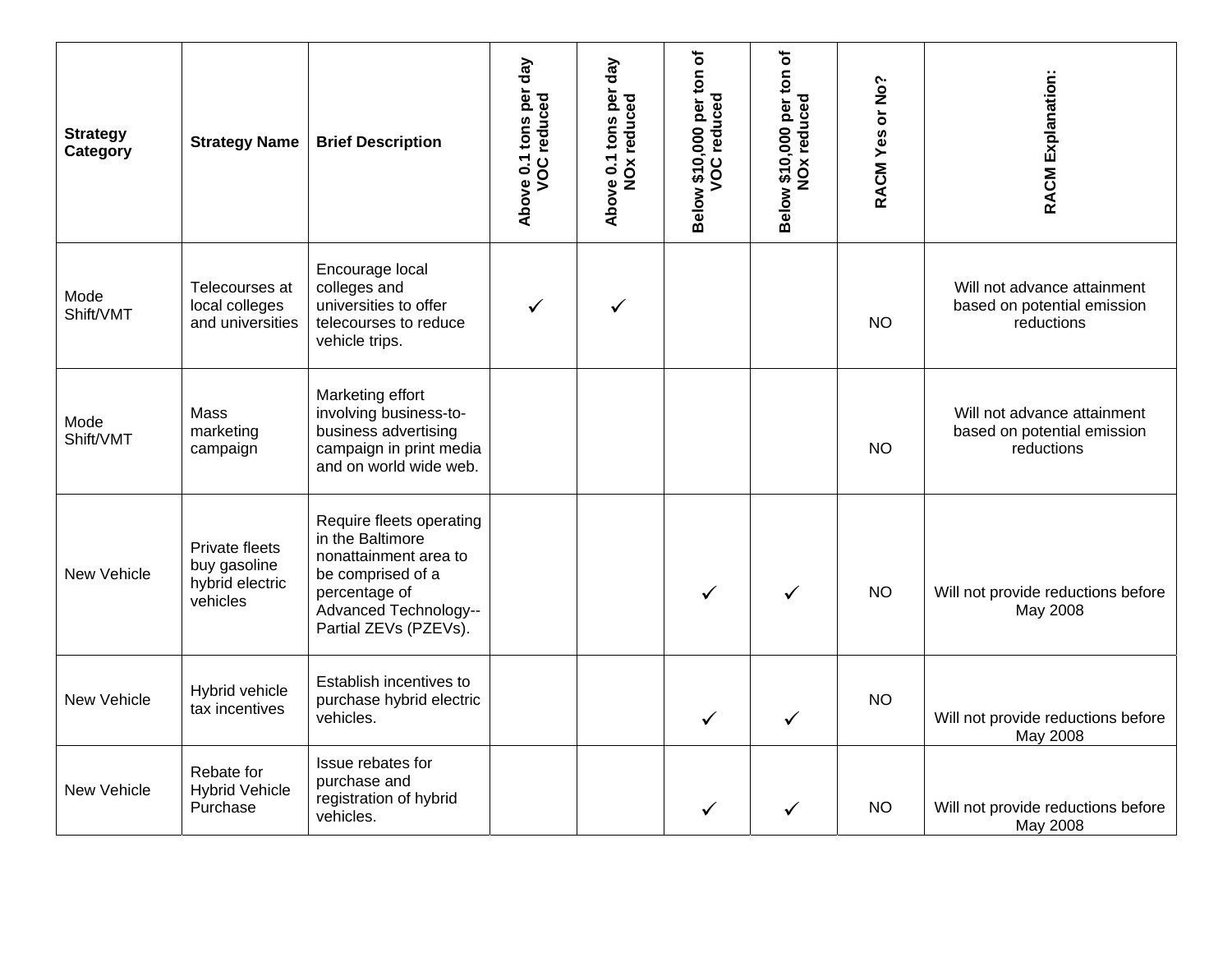| <b>Strategy</b><br>Category | <b>Strategy Name</b>                            | <b>Brief Description</b>                                                                                                                      | $\sqrt{e}$<br>tons per<br><b>VOC</b> reduced<br>Above 0.1 | $\sqrt{e}$<br>Above 0.1 tons per<br>NO <sub>x</sub> reduced | Below \$10,000 per ton of<br><b>VOC</b> reduced | Below \$10,000 per ton of<br>NO <sub>x</sub> reduced | RACM Yes or No? | <b>RACM Explanation:</b>                                                 |
|-----------------------------|-------------------------------------------------|-----------------------------------------------------------------------------------------------------------------------------------------------|-----------------------------------------------------------|-------------------------------------------------------------|-------------------------------------------------|------------------------------------------------------|-----------------|--------------------------------------------------------------------------|
| Parking                     | New surface<br>parking at<br>transit centers    | Add new parking<br>spaces at transit center<br>parking lots.                                                                                  |                                                           |                                                             |                                                 |                                                      | <b>NO</b>       | Will not provide reductions before<br>May 2008                           |
| Retrofit                    | Improve truck<br>fleet efficiency               | Encourage Adoption of<br>Technologies that<br>Increase Truck Fleet<br>Efficiency.                                                             |                                                           |                                                             | $\checkmark$                                    | ✓                                                    | <b>NO</b>       | Will not provide reductions before<br>May 2008                           |
| Retrofit                    | <b>Voluntary NOx</b><br><b>Diesel Retrofits</b> | Implement voluntary<br>diesel retrofit programs<br>targeted at reducing<br>NOx emissions. Target<br>a variety of fleets and<br>vehicle types. |                                                           |                                                             |                                                 | ✓                                                    | NO.             | Will not provide reductions before<br>May 2008                           |
| Retrofit                    | <b>Voluntary PM</b><br><b>Diesel Retrofits</b>  | Implement voluntary<br>diesel retrofit programs<br>targeted at reducing<br>PM emissions. Target a<br>variety of fleets and<br>vehicle types.  |                                                           |                                                             |                                                 |                                                      | <b>NO</b>       | Will not advance attainment<br>based on potential emission<br>reductions |
| Transit                     | <b>Clean Fuel</b><br>Shuttles--<br>mostly CNG   | Use alternative fuel<br>shuttle buses at<br>airports. Include private<br>lot shuttles--on a<br>voluntary basis.                               |                                                           |                                                             |                                                 |                                                      | <b>NO</b>       | Will not advance attainment<br>based on potential emission<br>reductions |